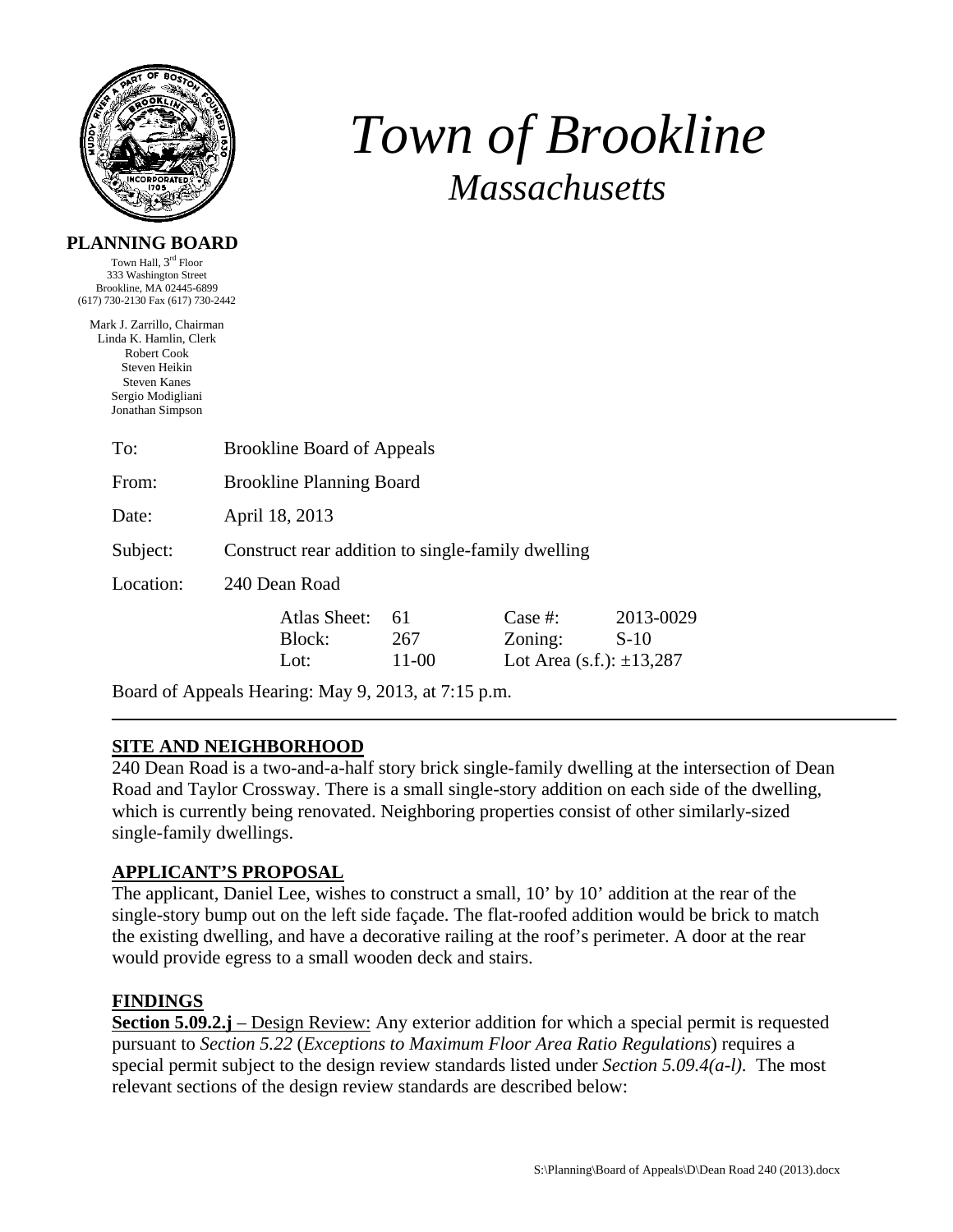a. Preservation of Trees and Landscape – The property is well landscaped, and though some shrubbery will need to be removed, the addition's construction is not expected to require the removal of significant plantings.

c. Relation of Buildings to the Form of the Streetscape and Neighborhood – The proposed addition is minor, and it is not expected to be especially visible from the street.

| <b>Floor Area</b>       | <b>Allowed</b> | <b>Existing</b> | <b>Proposed</b> | <b>Finding</b>  |
|-------------------------|----------------|-----------------|-----------------|-----------------|
| <b>Floor Area Ratio</b> | .30            | .303            |                 |                 |
| (% of allowed)          | 00%            | 01%             | 104%            | Special Permit* |
| Floor Area (s.f.)       | 3.986          | 4,030           | 4.I30           |                 |

#### **Section 5.20 –** Floor Area Ratio

\*Under *Section 5.22.3.b.1.b*, the Board of Appeals may by special permit allow an increase in gross floor area by exterior addition up to 120%.

#### **Section 5.70 –** Rear Yard Setback

| <b>Dimensional Requirements</b> | <b>Required</b> | <b>Proposed</b> | Relief           |
|---------------------------------|-----------------|-----------------|------------------|
| <b>Rear Yard Setback</b>        | 30'             | 19.6'           | Special Permit** |

\*\*Under *Section 5.43*, the Board of Appeals may waive yard and setback requirements if a counterbalancing amenity is provided.

#### **Section 8.02.2 –** Alteration or Extension

A special permit is required to alter a pre-existing non-conforming structure or use.

# **PLANNING BOARD COMMENTS**

The Planning Board is not opposed to the construction of the proposed addition to this singlefamily dwelling. The addition will integrate well with the existing building, and provides a modest increase in living area at the ground floor. The Board would like the plans to be modified so that the proposed windows are consistent in style with the rest of the windows on the singlestory bump out. Additionally, the Board recommends the applicant provide landscaping as a counterbalancing amenity, and therefore, a final landscape plan should be submitted for staff review prior to issuance of a building permit.

#### **Therefore, the Planning Board recommends approval of the site plan by Precision Land Surveying dated 1/22/2013, and plans by Benyamin Ber, dated 12/20/2012, subject to the following conditions:**

- 1. Prior to the issuance of a building permit, the applicant shall submit final plans and elevations subject to the review and approval of the Assistant Director of Regulatory Planning.
- 2. Prior to the issuance of a building permit, the applicant shall submit a final landscape plan indicating all counterbalancing amenities subject to the review and approval of the Assistant Director of Regulatory Planning.
- 3. Prior to the issuance of a building permit, the applicant shall submit to the Building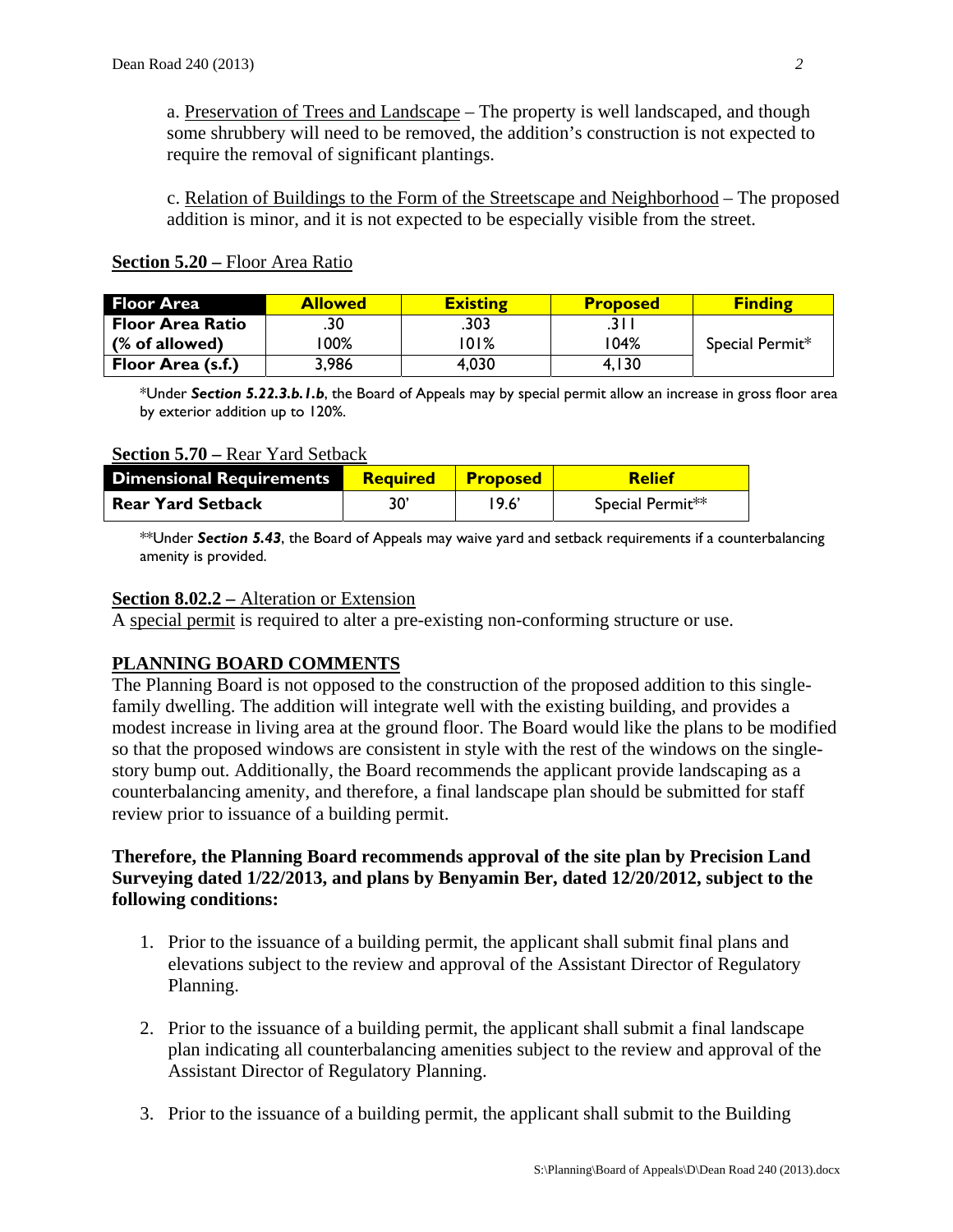Commissioner for review and approval for conformance to the Board of Appeals decision: 1) a final site plan stamped and signed by a registered engineer or land surveyor; 2) final building elevations stamped and signed by a registered architect; and 3) evidence that the Board of Appeals decision has been recorded at the Registry of Deeds.

*lkch* 



**240 Dean Road**